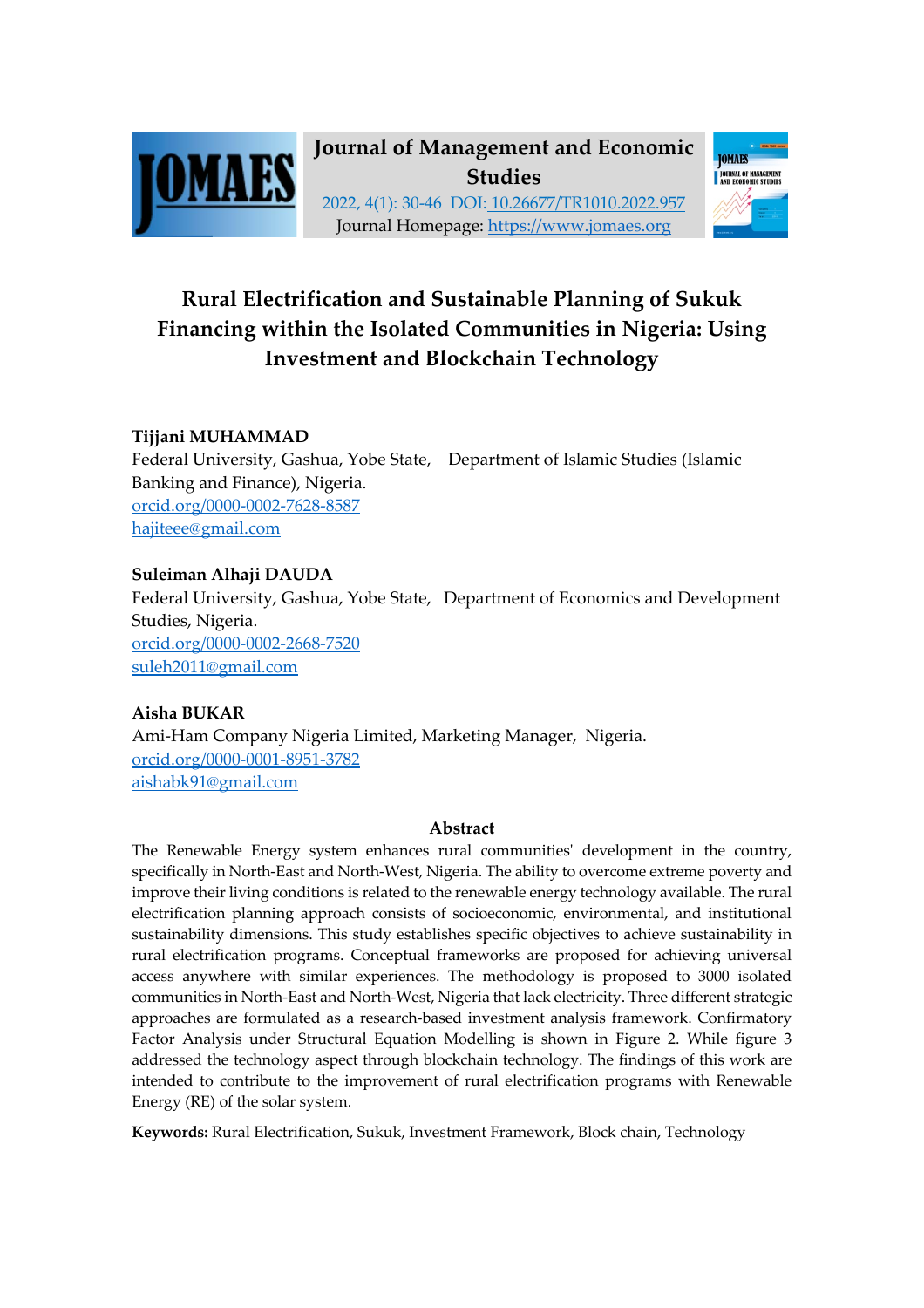## **Introduction**

Nigeria has unique socio-economic, political, geographical, and demographical characteristics that have direct implications on the development of the country. Nigeria is the and most populated black nation in the world, and the most culturally diverse with more than 300 tribes. Economic development of Nigeria has flourished over a decade and has contributed to poverty reduction, and also uplifted the country's economics (Afolabi, 2015). Despite the achievement and positive ongoing socio-economic developments in the country, Nigerians are experiencing immense challenges in electricity supply. For example, the capacity demand in the current situation is estimated to grow at a rate of 6 per cent annually (Oyedepo, 2012). However, it is projected that 45 million rural and some parts of urban citizens have no access to electricity, and the huge percentage of over 3000 rural areas are un-electrified population is located in rural areas. While the low consideration of low electrification significantly undermines the potential economic development of the country and specifically poverty alleviation (Loayza, and Raddatz, 2010). There is a need for the Nigerian government to investigate the solution and renewable energy to address the growing electricity in the rural area, where the national grid is not visible and yet to be seen and considered in the remote area in the country. Consequently, the Nigerian government is targeted to provide a solution to a huge per cent in the remote and rural areas to boost the country's economy based on electrification (Bhattacharyya & Palit, 2016).

Furthermore, to achieve all targets, the Nigerian Government realised that the government's budget is insufficient to fund all expenses and the initial capital investment of the sector for all remote and rural areas around the country. Rural electrification can be expensive specifically in the African countries where the population is sparsely huge. In previous years, the government is preparing to deploy more companies to render services proposed to issue a significant subsidy to the sector to enable both end-users and investments to enjoy (Nilsson, Lucas & Yoshida, 2013).

Moreover, the current trend in the power sector appears to indicate that the investment in the sector is considered below expectation due to the initiation and understanding of the appropriate issues as needed. In recent time, the government is largely experiencing scarcity in national income. The resource declines due to dwindling of crude oil, at the same time, there is a rapid increase of fuel importation, while remote and rural electrification experience decrease of government investment in the sector (Williams, Jaramillo, Taneja, & Ustun, 2015). The research aims to bridge the gap between electricity and demand by inviting private sectors and individuals to play a greater role in addressing the energy sector. Although policies have been implemented in a bid to overcome and encourage individuals and private investments to key on into the power sector, yet the system experiences insufficient investment and resources to manage the sector (Abdulrahman, Gunasekaran, & Subramanian, 2014). Therefore, Sukuk under the Islamic financial system should be used to address funding based on ethical funding to promote the sector toward enhancing the national grid as well as rural electrification in Nigeria.

Currently, about 61 per cent of the North-East and North-West rural communities remain without constant electricity in the geographically most remote and poorest areas of North-East and North-West of Nigeria (Ayadi, 2012). Access to reliable, sustainable, and modern electricity is indispensable for achieving development goals, such as eradicating extreme poverty, increasing food production, accessing safe drinking water and public health services, raising economic opportunities, equity, gender, and quality education (Aikman & Rao, 2012). The overall electrification rate is mainly due to expanding urban networks and new access points in rural communities. For instance, Latin American countries have shown a significant increase in rural electrification rates due to the direct intervention of the governments in the planning, financing,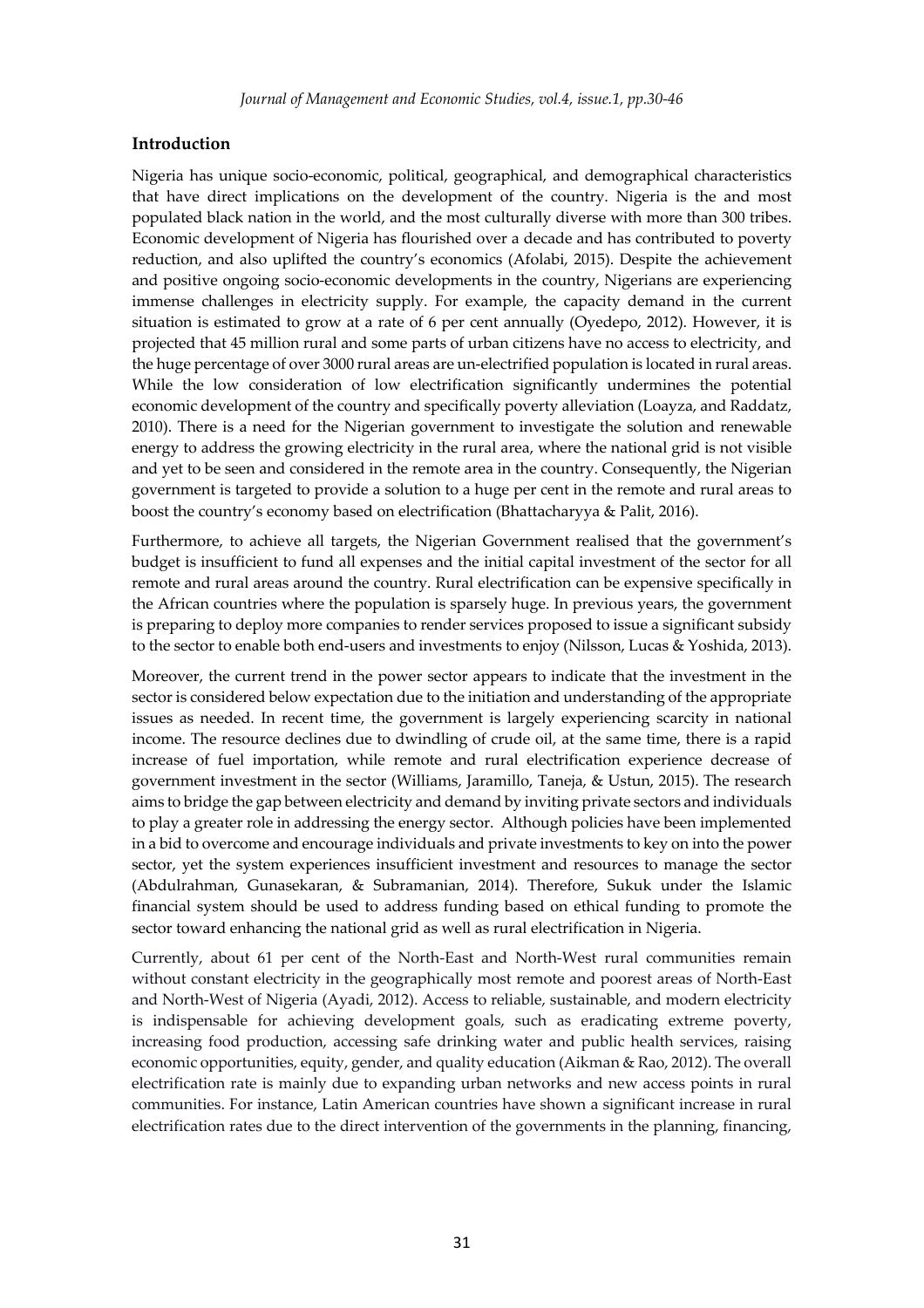and execution of national rural electrification programs in the same situation in Australia, Brazil, and other countries around the world.

This culmination in the creation of the rural electrification Agency in 2006 was dedicated purposely for grid extension, isolated mini-grid systems, and renewable energy power generation. However, rural electrification in Nigeria deploys a new lease of life through the Decentralized Renewable Energy solutions by the country's states and the Federal Government. This rural electrification model is to be replicated by the 36 states through their rural electrification boards, focusing on grid extension to rural communities. Furthermore, Nigeria's rural electrification rate still stands at only 39 per cent, with approximately 120 million people living in darkness (Yetano et al., 2020).

The cost of grid extension has limited access due to the estimated cost of the project at \$10,000 per kilometre, which scarcely brings a return on investment, considering that many rural customers use much less power than supplied. Most rural consumers of the grid electricity are not metered, and they are not ready to pay electricity bills (Phadke, Park, & Abhyankar, 2019). However, people considered the power supplied as a social good by the government; instead, a service rendered and needs to be paid. Today, technology has opened the global possibilities for increasing rural electrification through Decentralization of Renewable Energy (DRE) solutions by mainstreaming DRE into their rural electricity policies and rural plans using solar energy, for making it easier to partner with private investors as suggested with Sukuk funding and having specific mini-grids policies. The objectives of the research are, (1) To develop a project plan based on the two most globally accepted concepts, energy trilemma and sustainability dimension through Sukuk financing, (2) To enhance access to energy through regulating reform, marketing structure, efficiency and institutional capacity to boost the country's economy through block chain technology in revenue generation, and (3) Propose an approach to develop an investment mode based on renewable energy technology based on rural electrification within the national energy programmes and policies through using solar. The hypotheses proposed are as follows:

- H1 Government regulation significantly enhances sustainable rural electrification
- H2 Regulatory Authorities significantly enhances sustainable rural electrification
- H3 Affordable Utility services significantly enhance sustainable rural electrification

#### **Literature review**

The electrification planning approach may be classified as different levels or scales of application, such as regional planning or national rural electrification programs. Rural or regional planning focuses on the detailed particulars of specific communities that are well-defined and located in a certain territory with the same or similar characteristics and conditions. For example, Falcón-Roque, Marcos Martín, Pascual Castaño, Domínguez-Dafauce and Bastante Flores (2017) developed a regional proposal planning which is applied to the province of (Peru) Cajamarca, a region having extreme conditions of lowest electrification with a very significant number of dispersion of houses within the communities. However, regional planning approaches at the national level cannot produce good results due to the direct extrapolation. Based on this, the national rural electrification programs do not consist of an extension of regional planning approaches, but that can be referred to as a global agenda and objectives established at the higher national energy policy level and to be considered with an agreement as to the main aspect of the objectives and execution of the strategy initiation. The reviewed approaches for national rural electrification programs aimed at developing large power generation, which can be financed based on Sukuk financing and have three attributes (generating, transmitting, and distributing). Singh and Sharma (2017) reviewed different national planning approaches and concluded that most approaches focused solely on the distribution and performance of electrical networks. In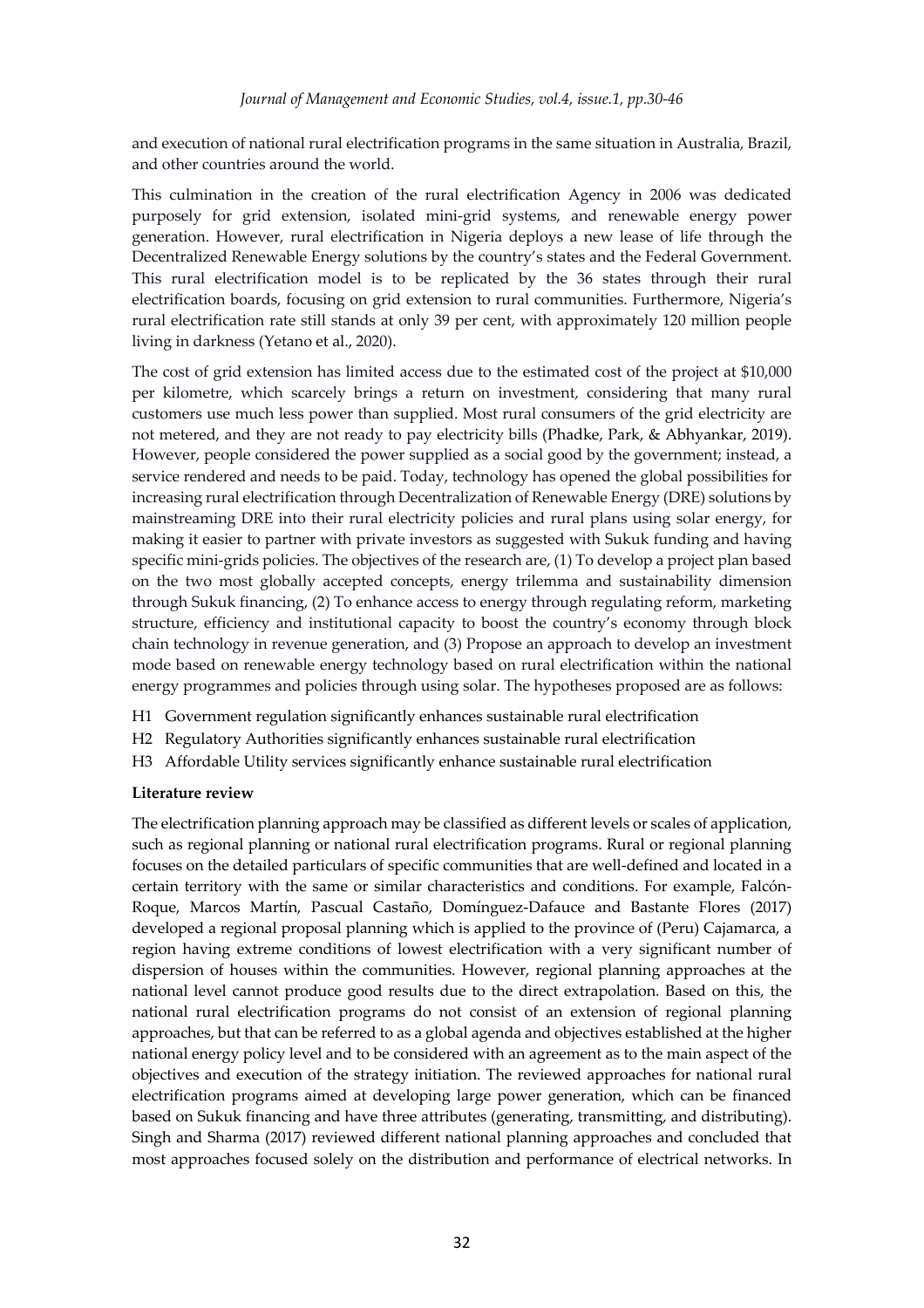conjunction, the approach here is to improve national rural electrification programs and offer assistance to decision-making to obtain a national projects portfolio; through the solar system or wind, however, solar is most preferable in the North-East and North-West; (Pereira et al., 2011), India (Alla, Agaev & Torkunova, 2018), China (Jebaraj & Iniyan, 2006), and Venezuela. Shyu (2012) investigated the township of China and analyzed the township electrification from a policy point of view, but did not consider the long-term sustainability. Slough et al. (2015) and Pereira et al. (2010) investigated Brazil's light programs and analyzed all approaches. The results were similar to Shyu's (2012) investigation. Mitra (2009) examined the electrification from renewable energy on small islands, including Cuba, using techno-economic aspects. Buyukozkoto and Karabulut (2017) applied a sustainability perspective for energy projects for concrete and better selecting multi-criteria decision-making, but not on rural electrification. Chaurey and Kandpal (2010) analyzed a techno-economic evaluation, performance, and monitoring of the various system and environmental implications based on decentralized rural electrification programs. The plans were carried out without a standard structured approach to decision-making, which is considered a new contribution of this research. The proposed approach aims to develop an investment need for Renewable Energy Technology based on rural electrification within the national energy programs and policies through using solar.

## **Status of electricity in Nigeria**

Nigeria is considered the largest population country and economy in the Sub-Saharan African continents but experiences a huge challenge and limitations in the energy or power sector which prevent the growth of the sector. Nigeria is blessed with gas, oil, solar and hydro resources, which has the potential focus to generate electric power of 12,522 MW from the available and existing plants. Thus, plants generate and dispatch around 4000 MW, which is considered insufficient to the country that has approximately 200 million people. With such, the Nigerian power sector is experiencing broad and massive challenges related to all parts of power, including electricity policy enforcement, gas supply, regulatory uncertainty, transmission system constraints, and planning power sector shortfall that hinder the sector from reaching commercial viability as current access rate in the urban is 86 per cent and rural is 34 per cent.

| Table I Hydrochethic in Scryhet |          |                |                   |  |  |  |
|---------------------------------|----------|----------------|-------------------|--|--|--|
| <b>Power Stations</b>           | Capacity | Year completed | Name of reservoir |  |  |  |
| Kainji Power Station            | 800 MW   | 1968           | Niger River       |  |  |  |
| Jebba Power Station             | 540 MW   | 1985           | Niger River       |  |  |  |
| <b>Shiroro Power Station</b>    | 600 MW   | 1990           | Kaduna River      |  |  |  |
| Zamfara Power Station           | 100 MW   | 2012           | Bunsuru River     |  |  |  |
| Total MW need 12,522            | 2040 MW  |                |                   |  |  |  |

|  | Table I Hydroelectric in service |  |  |
|--|----------------------------------|--|--|
|  |                                  |  |  |

**Table 1 Hydroelectric in service**

|  |  | Table 2 Hydroelectric Under construction |
|--|--|------------------------------------------|
|  |  |                                          |

| <b>Power Stations</b>    | Capacity | <b>Expected Year of</b><br>completion | Name of reservoir  |
|--------------------------|----------|---------------------------------------|--------------------|
| Kano power station       | 100 MW   | 2015                                  | Hadejia River      |
| Zamfara power station    | 100 MW   | 2012                                  | Bunsuru River      |
| Dadin Kowa Power station | 40 MW    | 2018                                  | <b>Benue River</b> |
| Mambila power station    | 3050 MW  | 2024                                  | Donga River        |
| <b>Total MW</b>          | 3280 MW  |                                       |                    |

#### **Issues of renewable energy based on rural electrification form the Literature**

The programme of rural electrification uses renewable energy trends to categories due to the lowincome customers based on donor dependency. A very common problem for renewable energy in developing economies is a grid extension as shown in the tables above that needed 12522 MW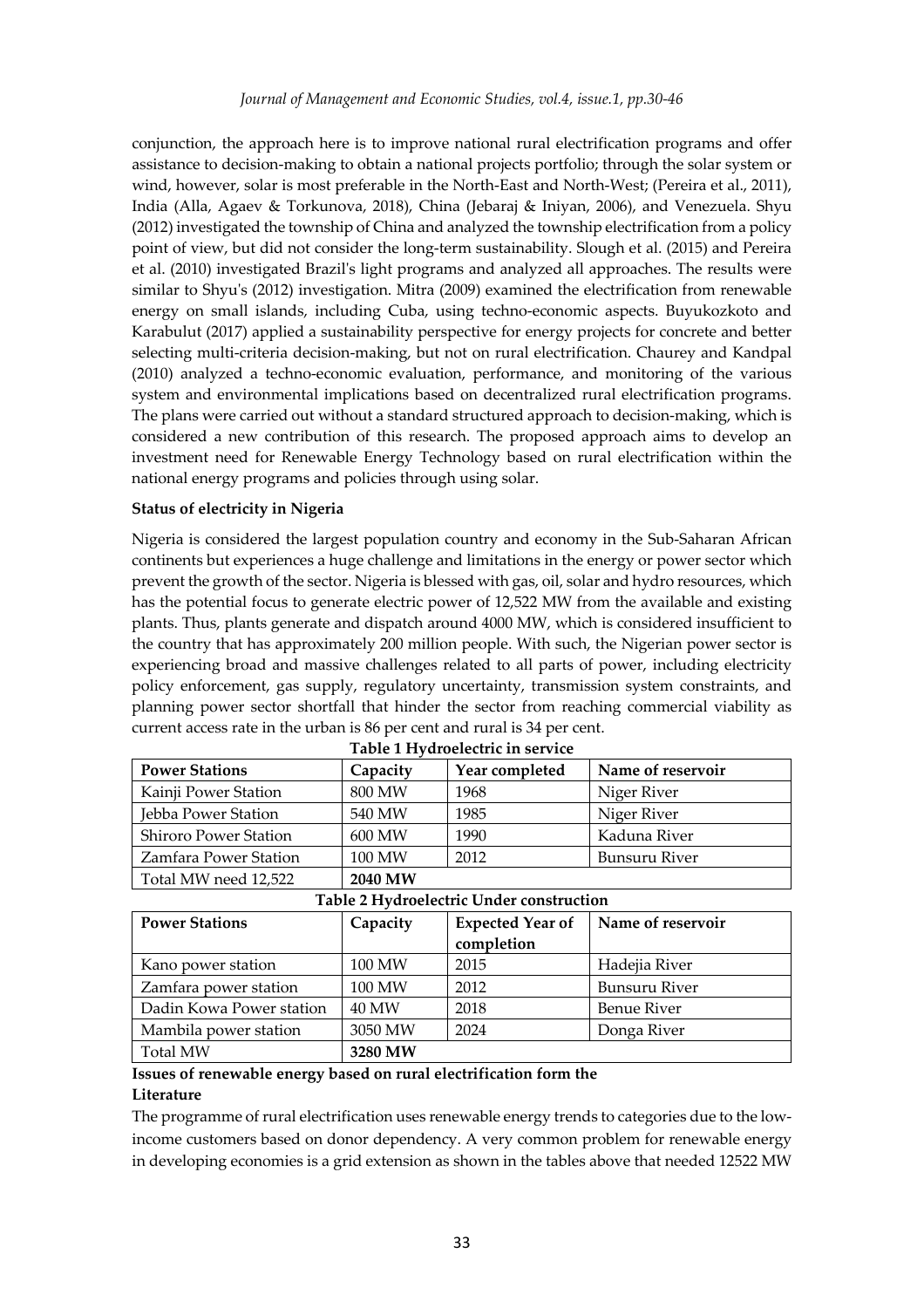approximately, however, the country is yet to generate 5000MW. This is also often used based on political reason rather than the primary need for an economic boost. For example, in Bangladesh, the solar project was abandoned due to an election commitment to extend grid electricity (Almeshqab & Ustun, 2019). Same scenario with Nigerian government where the grid station of Mambila power station was also abandoned since 2009 due to the demise of the former late President of Nigeria Umar Musa Yar'adua in 2009. However, the project resumed due to regional politics, not economic motivation (Malamud & Gardini, 2012).

Another issue is the unsuitablepolicy implementation framework, which is considered an ineffective utilization of renewable energy. For instance, in Sri Lanka, the national energy authorities focus on energy planning due to their commercial orientation for sustainable development, however, the micro-level can only be addressed through decentralize system, which directly contributes to the economy significantly. Such a call for decentralization is not in place and the ministries do not act or create a version or made to look beyond urban electrification. Same with the Nigerian case at the moment the innovation has been a drive to address issues and challenges faced by the government as the agents of corruption that fight to vitiate and create chaos for the demolishment of the system. Urmee, Harries and Schlafer (2009) categorized the problems or barriers of renewable energy into three different dimensions, legal and regulatory system, economic, financial, and institutional.

Moreover, the categories of the barriers include economic which indicates lack of subsidies and high capital cost in renewable energy, lack of pricing policy, and inadequate legal framework. In addition, the financial and institutional barriers include lack of access to credit for both investors and customers to make an economic decision. As in Nigeria, the political will is not there and the summary of the issues and problems with their respective authors is indicated in the Table 3.

| Main issues                              | Category | Author                  |
|------------------------------------------|----------|-------------------------|
| Lack of funding                          | Economic | Sinaga et al. (2019)    |
| High Capital cost                        | Economic | Heck et al. (2016)      |
| Lack of access credit                    | Economic | Talavera et al. (2015)  |
| Uncorrelated with income generation      | Economic | Candelise et al. (2021) |
| Lack of policy and legal framework       |          |                         |
| Unrealistic political will or commitment | Policy   | Monyei (2018)           |
|                                          | Policy   | Bayramov and Marusyk    |
| Improper use of subsidies                |          | (2019)                  |
| Donor dependency                         |          |                         |
|                                          | Policy   | Jamil (2013)            |
|                                          | Policy   | Ahlborg and Hammar      |
|                                          |          | (2014)                  |

**Table 3 Issues related to rural electrification reviewed from Literature**

## **Source: Designed by authors**

## **Methodology**

This study examines the rural electrification challenges to overcome the energy trilemma and considers the different dimensions of sustainability. Therefore, approaches will be used to address the proposed and developed frameworks (specific and general). The general framework is the reference set of sustainable dimensions, which are generally considered as social, economic, and environmental. However, the environment is defined as the impact of the project on the local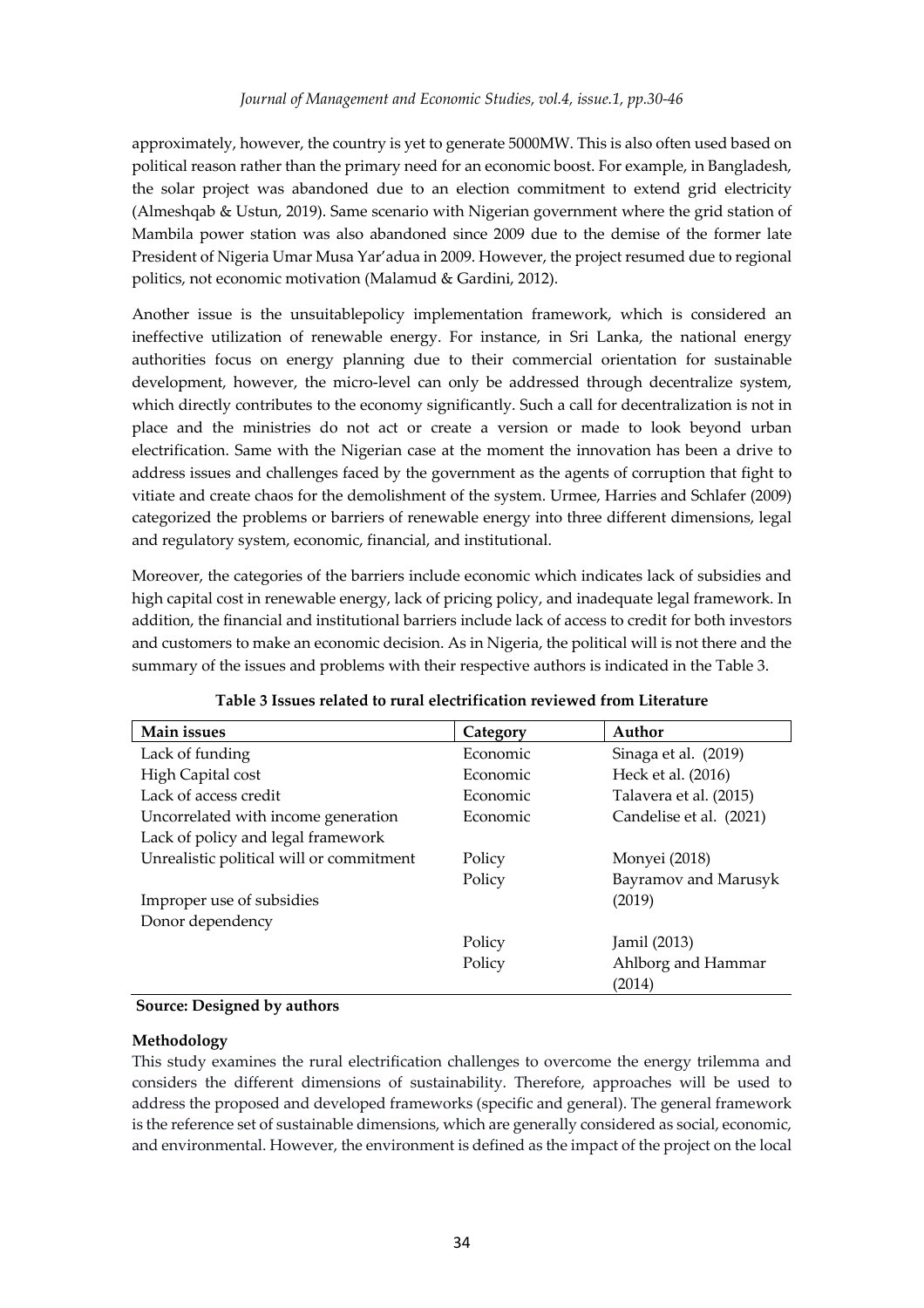environment and ecosystem presentation. While socioeconomic is the related social and economic development of communities as well as that ease security and maintenance of the system that will assist the organization or institution in decision making and link to the sustainable development of rural electrification.

The conceptual frameworks are developed in three different figures (Figure 1, Figure 2, and Figure 3) Figure 1 is referred to financing, investment, and sustainability. Figure 2 details requesting information from the rural population to access the acceptability of the program to be developed using a survey questionnaire. The research questionnaire uses Confirmatory Factor Analysis (CFA) under Structural Equation Modeling (SEM) to confirm the acceptability and sustainability relationship for sustainable development with the targeted population of the rural area.

#### **Data collection**

The data was gathered from rural communities. The study obtained data from rural individuals to avoid biased results. The total number of returned questionnaires was 400 for analysis, which is tactically considerable under Structural Equation Modeling based on Confirmatory Factor Analysis in identifying relationships and enhancing sustainable rural electrification. However, Structural Equation Modeling used a flexible and litheness model for conducting such test. Multiple predictions and variables criterion, model errors in measurement are employed for variable construct latent (Bisbe & Malagueño, 2015). SEM shields are indictors that reflect in constructs, which have been analyzed. Reliability and validity were also used to determine the consistency in the data. The composition reliability, Cronbach's alpha, Average Variance Extracted (AVE), and convergent discriminant validity were checked for accuracy of the research variables.

#### **Investment framework**

In Nigeria, 86 per cent of the urban population have access to electricity and 34 per cent of remote and rural areas have access to electricity, while 66 per cent lives in darkness. Even though electricity is accessible, but the rate of electricity is unreliable as inconsistent and stable (Pali, & Vadhera, 2020), whereby in 24 hours, they have access to electricity for only 7-8 hours. For the rural or remote areas that lack access in totality, this proposed research provides a solution with the help of Sukuk (Islamic capital market) to address the collaboration of sister's organisations that are ready to participate in the aforementioned. The programme will kick-off with a targeted group of lower-income earners in rural areas with lighting expenses of 1-2 US dollars per day (Bai, Alemu, Block, Headey & Masters, 2021), and to initially have some targeted number for the household installation.

Institutional Mechanism: The proposed project should have some stipulated numbers of a partner organisation. The government provides Sukuk funding and refinance the partners as loans and attached with some technical specification for the loan under *Mudarababa* or *Musharakah* financing. The institution should also be regulated by the central body of government where the solar technical specifications for equipment will be deployed by the government and the partner's organisation that take responsibility for installation and provide sufficient training to their members based on capacity building and performance.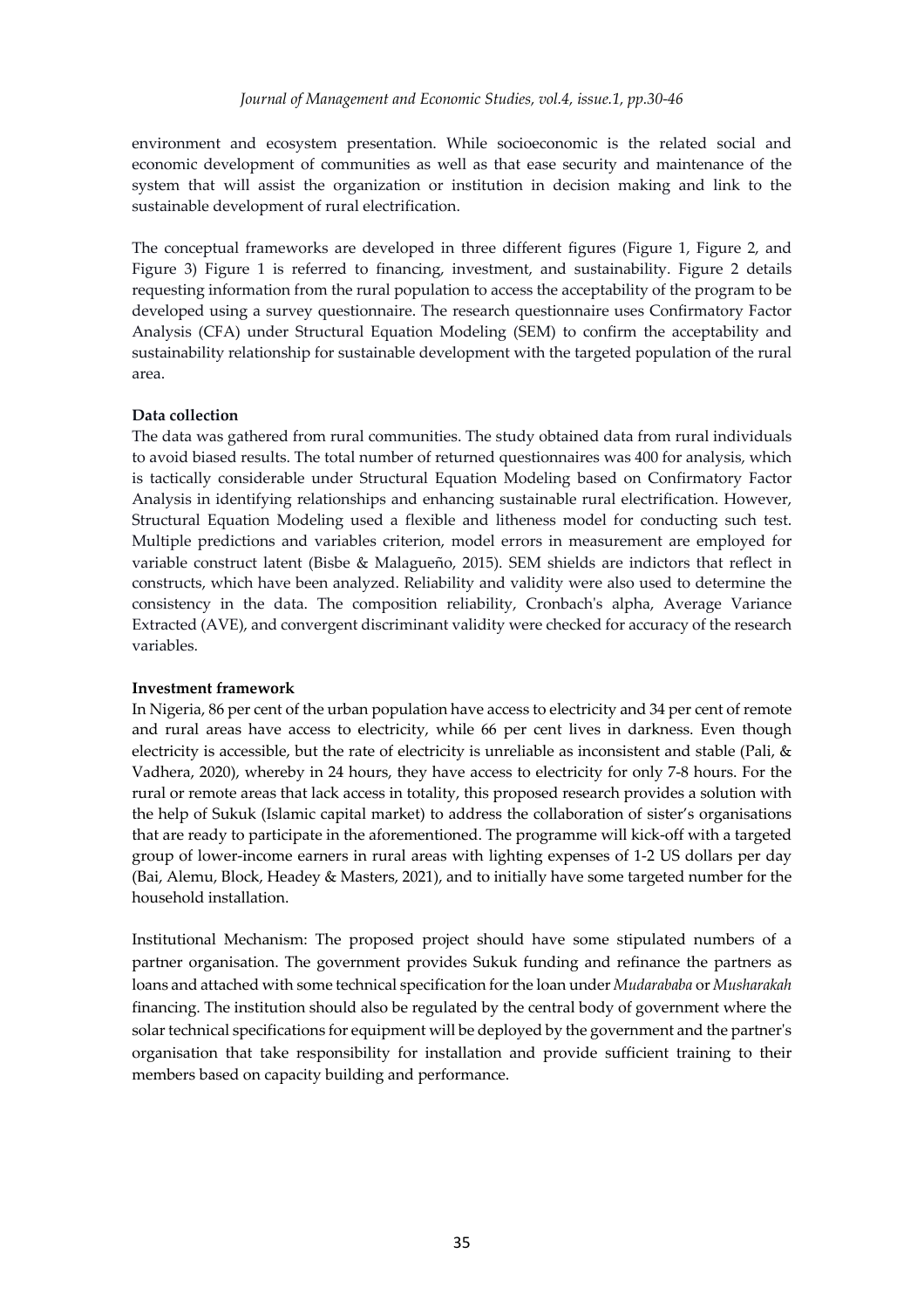

The main role of partners is to identify the areas with the potential customers, and offer a microcredit, install the solar system, provide maintenance, monitoring, to ensure the availability of spare parts, identify a required appliance to be applied on system capacity for productive use, and organize training to the end-users and training the local technicians in other to create jobs to youths, local expertise, and ownership of the system, as the role of a partner organisation. Figure 1 shows the project implantation procedure while the other (POs) may have their procedure of delivery for better system usage and improve on reliability and quality of service to be rendered.

Financial Mechanism: Though Sukuk financing offers to partners organisation soft loan through *Murabahah* financing or diminishing *Musharakah* as the end-user own the equipment with an 8 per cent profit with a maturity period of 10 years. Subsequently, the Partner's Organisations provide credit to their end customers. As a customer must pay some percentage as a down payment of 10 or 15 per cent of the cost of the system and outstanding payment between the Partner's Organisations and customer or to be classified based on a monthly installment basis with a profit margin that includes maintainers if rendered.

Legal framework and Policy: The current energy policies do not create any obstruction, obstacle or hinder progress rather cannot address the entire need of the massive population of the country. The North-East, North-West, and North-Central have a very strong sunlight system where solar can be used and power households as new renewable energy in use and the national policy were already in place.

## **Renewable Energy and Blockchain Technology**

Figure 2 shows the Technological areas of Distributed Energy Resources considered as the vast array of small-scale energy technologies owned by consumers such as pool pumps home batteries, smart appliances that communicate to each other and respond to signals from the grid, and will also have home energy management system that can coordinate and control energy use, in term of managing the voltage and predict supply and demand of the electricity network. The network will be attributed to three expected views of the electricity network, stronger, efficient and affordable as the blockchain technology was proposed to be used based on the needed demand and supply of power as indicated below.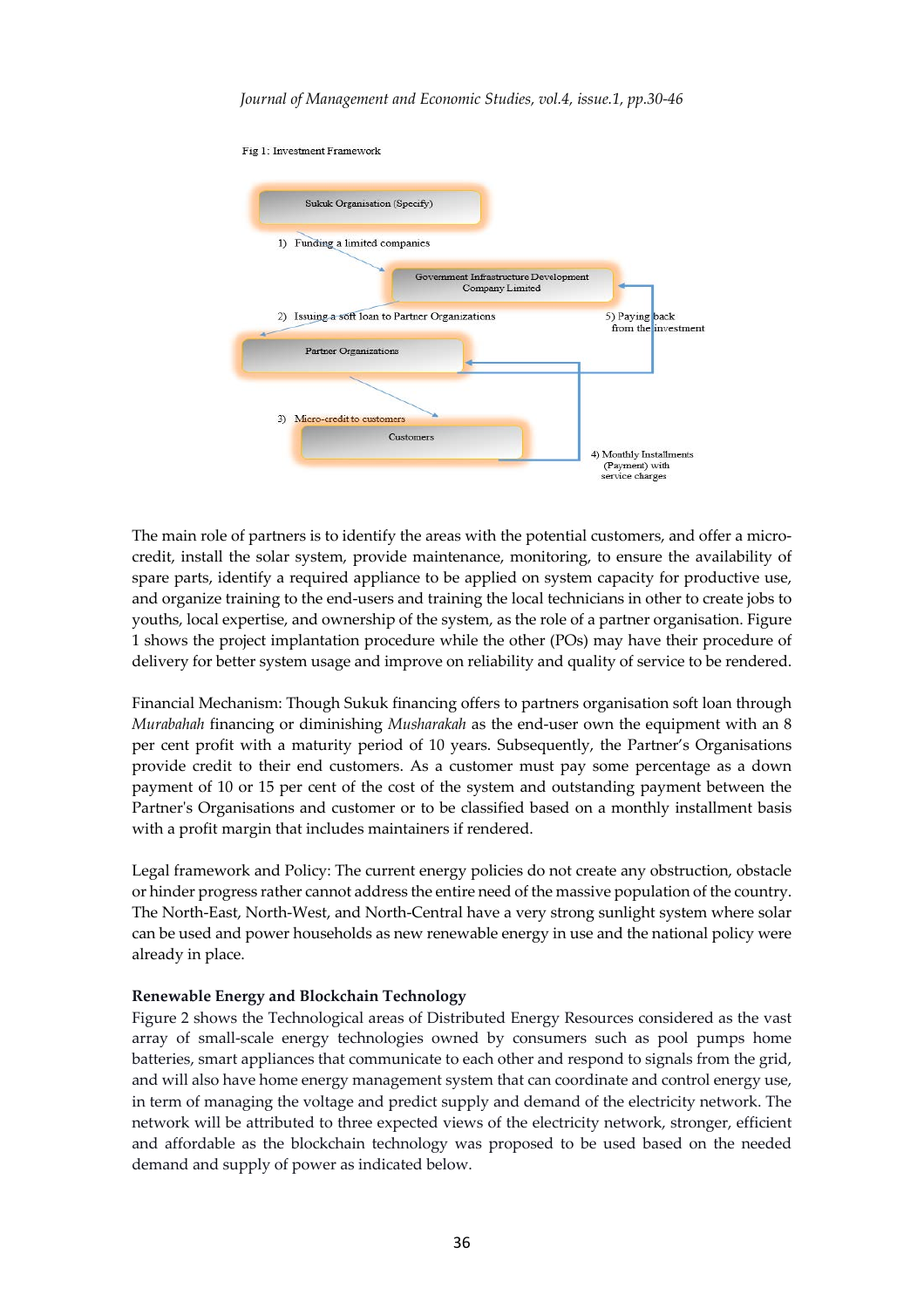

**Figure 2: Renewable Energy through Blockchain Technology decentralization**

#### **The Procedure**

The solar Electricity Producer sends the power electricity to network operation with a bridge of centralization of the disintermediation, proves the data integrity, the safety of information, trust the processes and transparency, automation and is less cost-effective. The demand and supply will be based on the needs of households and communities through blockchain discharge technology.

#### **Figure 3: Rural Perception**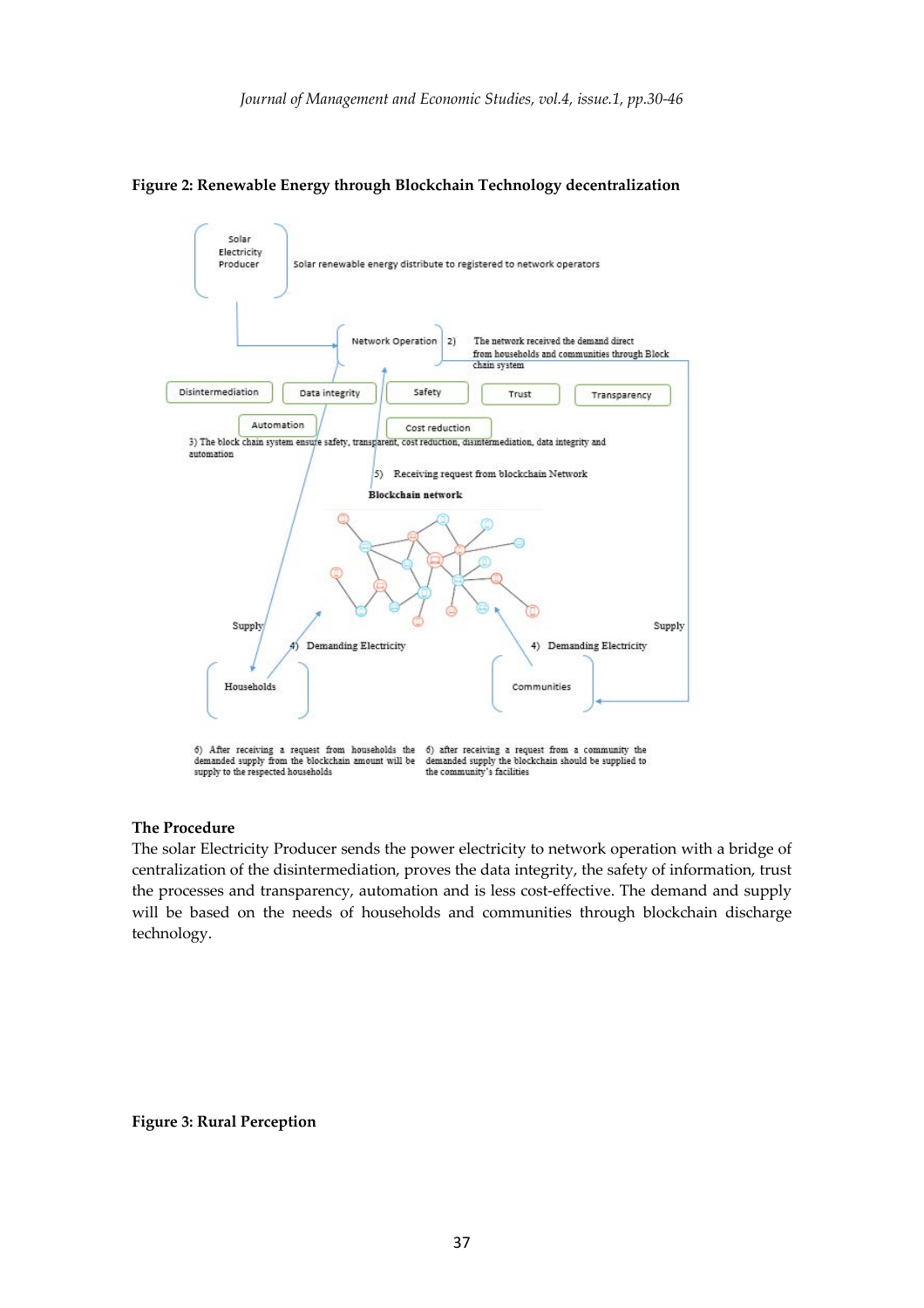

| $P-value: 0.000$ | GFI: 0.878 | AGFI: 0.835          | CMIN/DF: 3.837 |
|------------------|------------|----------------------|----------------|
| IFI: $0.913$     | CFI: 0.913 | <b>RMSEA</b> : 0.084 |                |

### **Table 4 Goodness of fit indices**

| <b>Measures</b> | <b>Position</b>          | <b>Authors</b>                 | Suggestion |
|-----------------|--------------------------|--------------------------------|------------|
|                 | CMIN/DF 3.837 Acceptable | Bantler (1990),                |            |
|                 |                          | Marsh and Hocevar (1985)       | < 5.0      |
| <b>GFI</b>      | 0.878 Satisfactory       | Chau (1997), Grover (1993)     | > 0.8      |
| AGFI            | $0.835$ Good             | Byrne (2010)                   | > 0.8      |
| <b>CFI</b>      | 0.913 Acceptable         | Bentler (1990), Hatcher (1994) | > 0.9      |
| <b>IFI</b>      | 0.913 Acceptable         | Byrne (2010)                   | > 0.9      |
| <b>RMSEA</b>    | $0.084$ Good             | Byrne (2001)                   | < 0.085    |

The latent variables and goodness of fit. The GFI indicates a satisfactory level at above 0.8, as recommended by (Grover 1993) and (Chau 1997). AGFI is above 0.8 (Bryne 2010). CFI also indicates a level of acceptance as above 0.9, while RMSEA is considered below the level of 0.85 (Bryne, 2001). The study indicates that the research model developed, confirmed, and has good overall goodness of fit as indicated above table. The path coefficient measurement shows positive results as indicated above.

## **Table 5 Hypotheses test**

| Hypothesis | Estimate | ЭE | ◡ | <i>decision</i> |  |
|------------|----------|----|---|-----------------|--|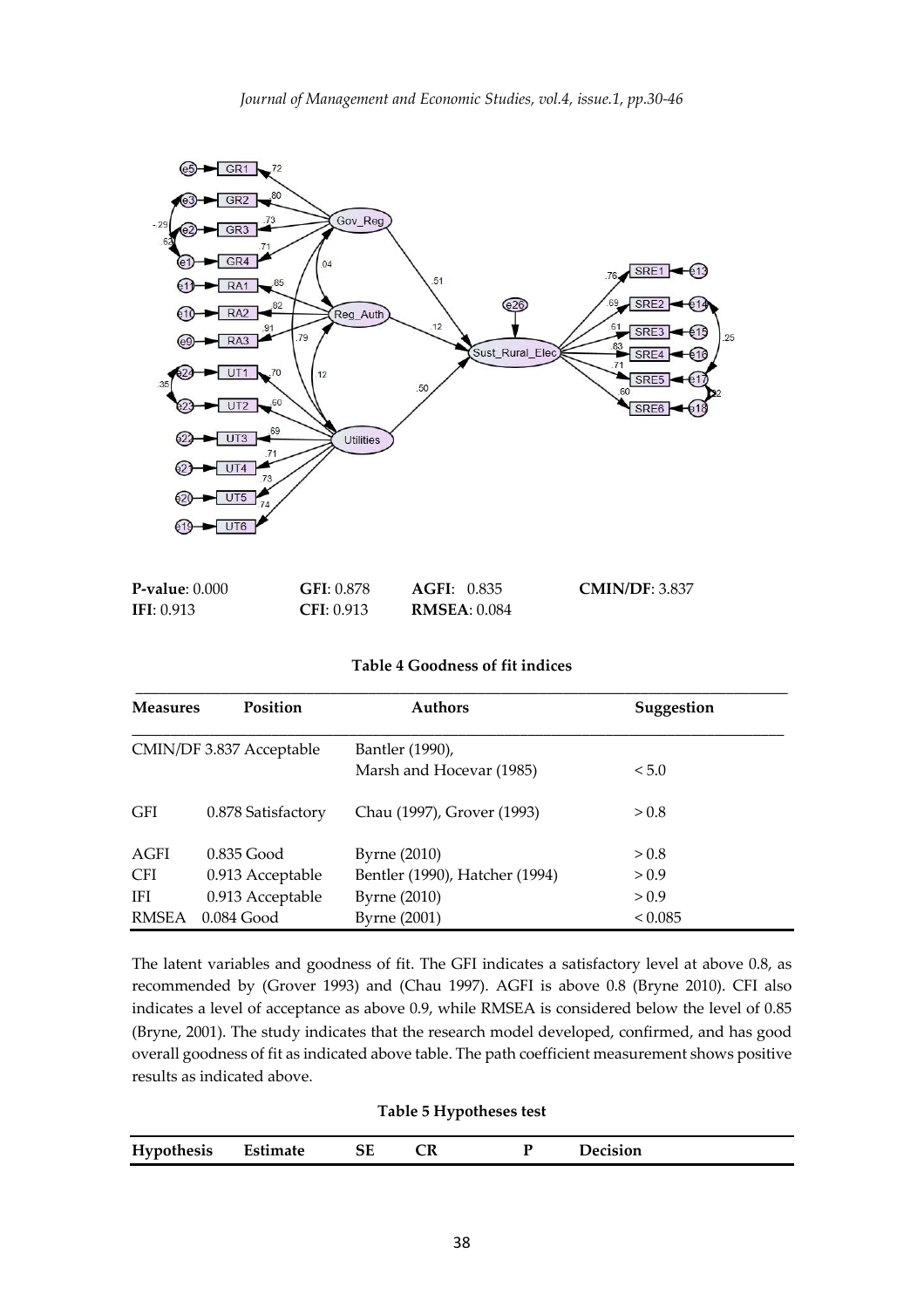*Journal of Management and Economic Studies, vol.4, issue.1, pp.30-46*

| $GR \rightarrow SRE$ | 0.509 | $0.051$ 6.755   | 0.000 Supported H1 |
|----------------------|-------|-----------------|--------------------|
| $GA \rightarrow SRE$ | 0.123 | 0.020<br>-4.007 | 0.000 Supported H2 |
| $UT \rightarrow SRE$ | 0.502 | $0.074$ 6.926   | 0.000 Supported H3 |

## **H1) Government Regulation (GR) significantly enhance Sustainable Rural Electrification (SRE)**

The critical value and p-value of Government Regulation (GR) in predicting Sustainable Rural Electrification (SRE), the probability of getting a critical ratio as large as 6.755 in absolute value is less than 0.000. In other words, the regression weight for GR in the prediction of Sustainable Rural Electrification is significantly different from zero at the 0.000 level (two-tailed) and supported hypothesis 1 (H1) with a standardized Beta of 0.509, and showed the positive relationship.

**H2) Regulatory Authorities (RA) significantly enhance Sustainable Rural Electrification (SRE)** The probability of getting a critical ratio as large as 4.007 in absolute value is 0.000. In other words, the regression weight for RA in the prediction of Sustainable Rural Electrification is significantly different from zero at the 0.000 level (two-tailed) and supported hypothesis 2 (H2), and indicated a positive relationship.

## **H3) Utilities (UT) significantly enhance Sustainability Rural Electrification (SRE)**

The critical value and p-value of Utilities (UT) in predicting Sustainable Rural Electrification (SRE) are 6.926 and 0.00, respectively. Thus, explaining the probability of getting a critical ratio as large as 6.926 in absolute value is 0.000. In other words, the regression weight for UT in the prediction of Sustainable Rural Electrification is significantly different from zero at the 0.000 level (two-tailed) and supported hypothesis 3 (H3), and indicates the standardized Beta was 0.074 which indicated a positive relationship.

| Construct item   | Initial loading       | CR    | AVE   | Cronbach alpha |       |
|------------------|-----------------------|-------|-------|----------------|-------|
| Government       |                       | 0.700 | 0.740 | 0.844          |       |
| Regulation (GR)  | GR1 0.720             |       |       |                |       |
|                  | GR2 0.797             |       |       |                |       |
|                  | GR3 0.730             |       |       |                |       |
|                  | GR4 0.715             |       |       |                |       |
|                  | GR5 0.489-low loading |       |       |                |       |
|                  | GR6 0.409-low loading |       |       |                |       |
| Regulatory       |                       | 0.701 | 0.860 | 0.855          |       |
| Authority (RA)   | RA1 0.851             |       |       |                |       |
|                  | RA2 0.823             |       |       |                |       |
|                  | RA3 0.906             |       |       |                |       |
|                  | RA4 0.389 low loading |       |       |                |       |
|                  | $R498$ low loading    |       |       |                |       |
| <b>Utilities</b> |                       |       | 0.887 | 0.721          | 0.850 |
| Services (UT)    | UT1 0.696             |       |       |                |       |
|                  | UT2 0.602             |       |       |                |       |
|                  | UT3 0.688             |       |       |                |       |
|                  | UT4 0.707             |       |       |                |       |
|                  |                       |       |       |                |       |

## **Table 6 Reliability and validity**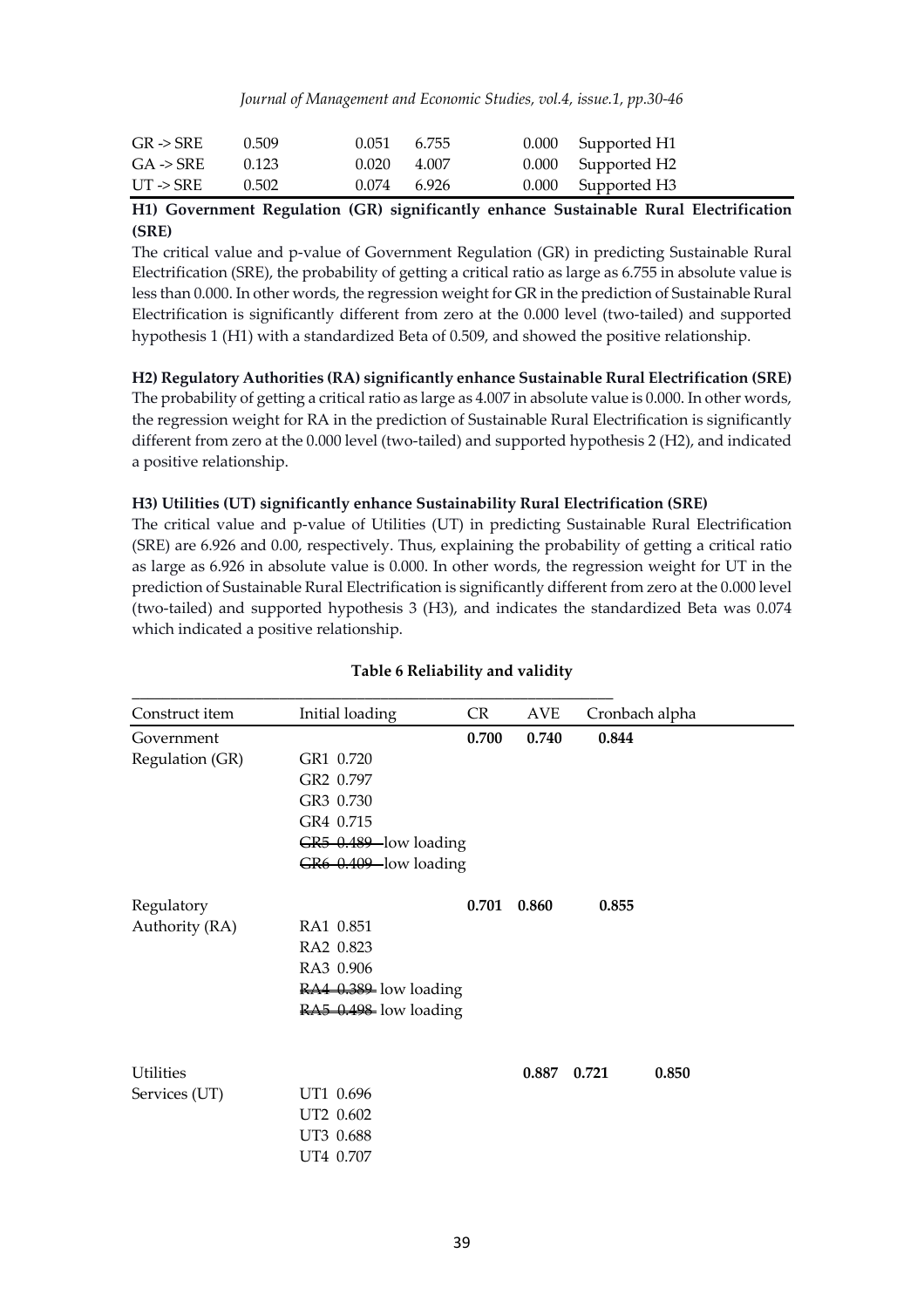| UT5 0.730 |
|-----------|
| UT6 0.742 |

| Sustainable<br>Rural Electrification |            | 0.871 | 0.701 | 0.861 |
|--------------------------------------|------------|-------|-------|-------|
| (SRE)                                | SRE1 0.763 |       |       |       |
|                                      | SRE2 0.687 |       |       |       |
|                                      | SRE3 0.613 |       |       |       |
|                                      | SRE4 0.835 |       |       |       |
|                                      | SRE5 0.711 |       |       |       |
|                                      | SRE6 0.597 |       |       |       |

\*Composite Reliability (CR) \*\* Average Variance Extraction

All standard factor loadings must meet the minimum of 0.5, and such loadings indicate positive loadings. Any low loading variable below the level 0.5 was removed such as GR5, GR6, RA4 and RA5, which were poorly loaded and removed as indicated by Hair et al. (2010) and Bryne (2010). The reliability and validity were also used in the above table to indicate and represent each group as defined in the above Composite Reliability (CR) columns. Average Variance Extracted (AVE) and Cronbach's Alpha were considered significant and good loadings and is above the cut-off point.

**Table 7 Discriminant Validity for Measurement Model**

| <b>Variables</b>                                          | GR    | <b>RA</b> | UT    | <b>SRE</b> |
|-----------------------------------------------------------|-------|-----------|-------|------------|
| Government Regulation (GR)                                |       | 0.430     |       |            |
| Regulatory Authority (RA)                                 |       | 0.040     | 0.463 |            |
| Utilities Services (UT)                                   | 0.791 | 0.123     | 0.424 |            |
| Sustainable Rural Electrification (SRE) 0.455 0.205 0.459 |       |           |       | 0.418      |

"The Above Diagonals represent the square root of the average variance extracted while the other entries represent the square correlations"

The inter-correlation shown between the four (4) constructs indicate the range between 0.040 to 0.791, which were below the recommended threshold of 0.85 (Kline 2005). However, the correlations were less than the square root of the average variance, which indicates good discriminant validity as extracted by indicators amongst these factors (Kline, 2005). Moreover, the goodness of fit data, discriminant validity, and convergent validity of the measurement model, which concluded that modified model measurement is scale assessment of constructs and their relevant items and valid reliability. Therefore, the above results indicate the masses acceptability of the government regulation, the regulatory authorities as POs of the respective organisation is highly accepted for the potential renewable energy. Sequentially, affordable utility services are also considered. All these factors enhance the sustainability of rural electrification.

#### **Discussion**

The initial intention of using Sovereign Sukuk is created based on ethical funding that is gingered through a financial instrument that is a religious-based principle of Islamic funding infrastructure projects. The privileged and opportunity to develop and invest in a real project promote Sukuk that creates enthusiasm and encourage real sector development through financing sources from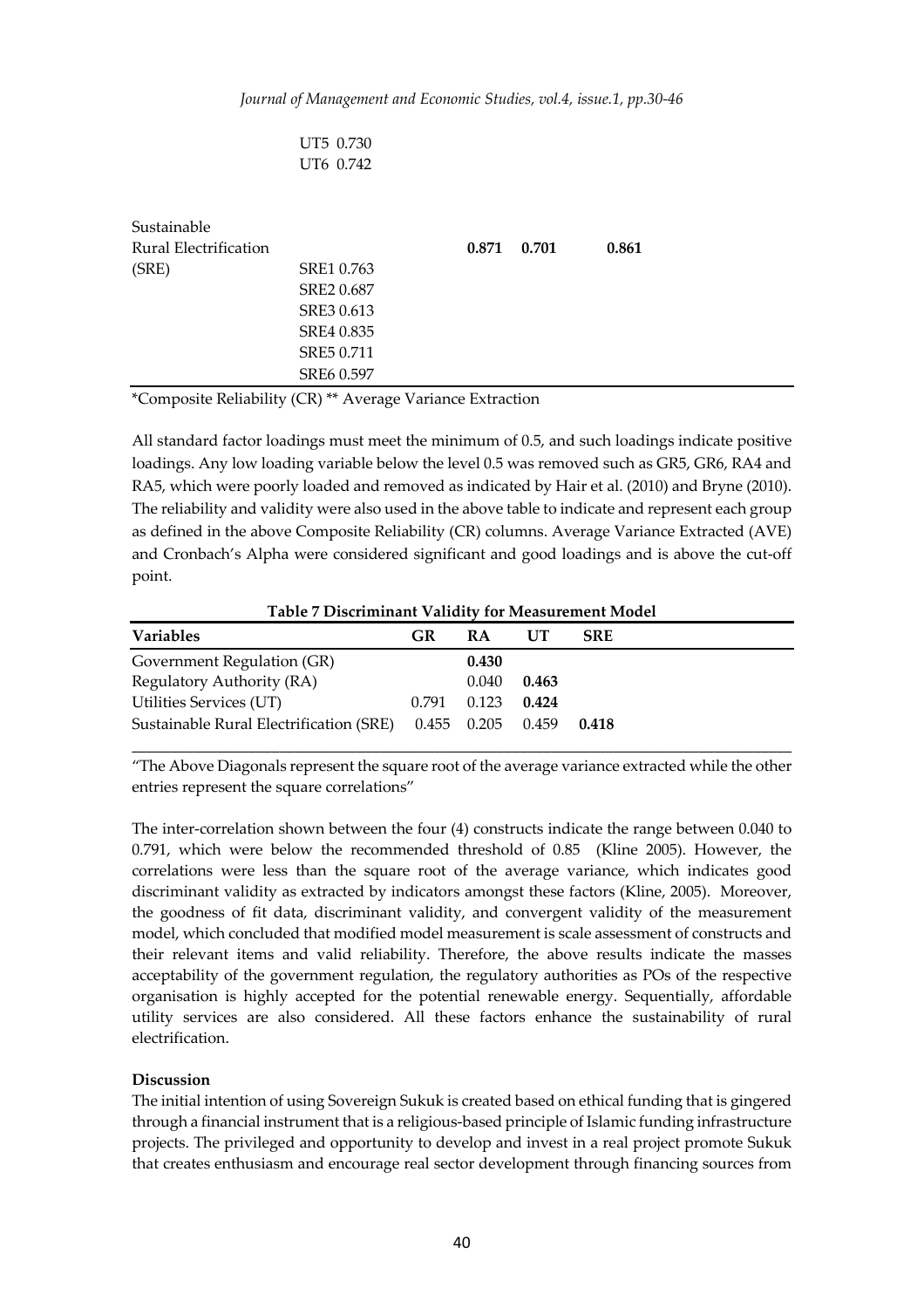#### *Journal of Management and Economic Studies, vol.4, issue.1, pp.30-46*

the Islamic capital market. However, as for project financing, the Government passed the regulation on Project Finance with Sovereign Sharia Securities Issuance. Therefore, the regulation was set among others procedures and scope for the project initiated by Agency and Ministry to be funded directly by Sukuk issuance. Based on the Sharia point of view, the Government engaged and worked closely with the Council of Ulama or the National Sharia Board of Nigeria. There are several choices of Islamic finance contract to create Sukuk for project finance. Further, the Government's projects will strictly be funded by Sukuk issuance, whereby the Sovereign Sharia Securities may also be perceived based on Ijarah Asset to be leased. Therefore, the Ijarah or leasing contract specification has to be determined and some exist at the time of the contract or other Islamic contract that suits the Sovereign Sukuk. The Sukuk is considered as alternative funding to finance the Nigerian Power Plant. Such concept access is based on the data and feasibility study from 30 communities, from the basic financial assumptions.

A decentralized electricity requires the exchange proposal of electricity between public and private parties through blockchain technology that developed and promoted information technology to realize and accompany the new vision of transparency and fair accountability. On a blockchain-based, the market and transactions processed is settled without the mediation of a third party (Mengelkamp et al., 2017). Despite the ongoing development of blockchain, many scholars' critics the value of employing blockchain technology in this context. Indeed, many existing publications are quite vague about the exact setup of their proposed systems, the market design choices, and in particular the value of the blockchain in this context. There is still little understanding of the economic impact and consumer engagement (Tiefenbeck, 2017) in the sociotechnical systems and markets that are being created (Beck et al., 2017; Malinova, 2016). The successful peer-to-peer electricity market is in line with an overall objective to promote sustainability which develops social incentives for the consumer of electricity. Sequentially, the availability of renewable energy should reflect the price and local communities or households. Thus, determined and distributes within the intended communities to achieve the overall project.

Government regulation in developing countries and the concept of Renewable Energy authorities are relatively new. The main role of the agencies is to act on behalf of the government in organizing, planning, and financing Renewable Energy activities. Thus, this shows that the agents must manage and maintain the resources to help build the capacities for rural electrification to promote rural electrification plans in line with communities and rural developments. Rural electrification must be guided by government policy, regulatory body, and utilities for sustainability. Renewable Energy authorities must work with regulators to give appropriate structures, tariffs, and practical subsidies application in the rural areas. It is the role of Renewable Energy agents to enhance development and facilitate appropriate application technology through training and development skill relevancy. While the main issue for Renewable Energy is to improve financing in the field of Sukuk financing. Further, authorities must provide ways and initials to involve financial institutions to support the policy framework and supportive policies. Moreover, Renewable Energy authorities must collaborate and have synergy with standard bodies and regulators to ensure standard compliance.

**Regulatory authority:** Companies regulate their conduct based on environmental competitiveness, regulators are put in place to regulate the activities and players that monopolize in their respective areas of coverage. The regulators balance between the utilities and Renewable Energy to ensure transparent regulatory systems, which consist of tariffs and fee connections for new services to align the performance standards. The regulators may consistently develop a system that enhances and increase the investment capacity of the electricity distribution and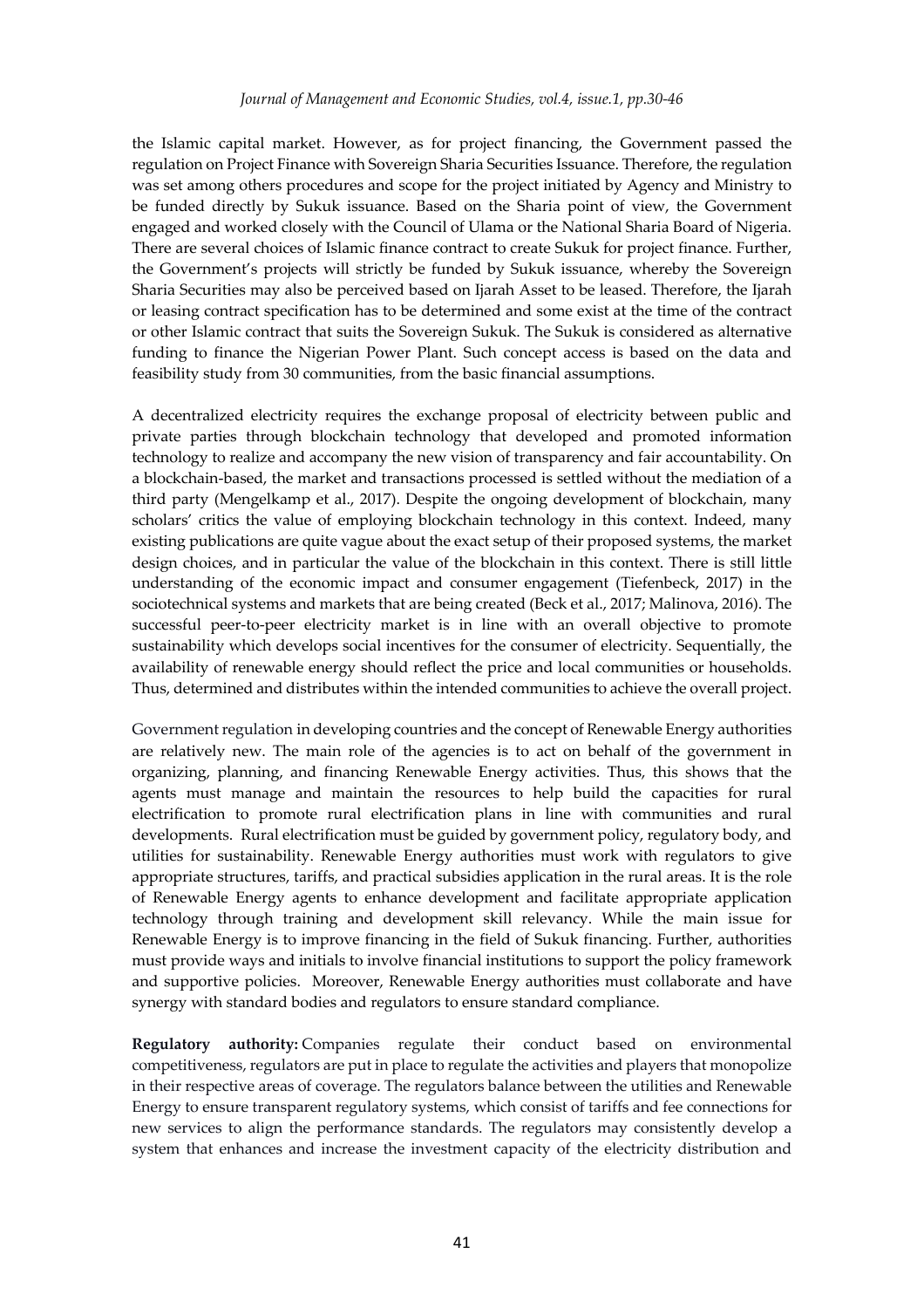generation system, and also encourage decentralization through using blockchain technology which can simply be used by local communities. However, regulators ensure work with Renewable Energy authorities and subsidies are captured and effectively utilized to vulnerable or those that cannot afford the services in the rural communities.

Electricity supply to remote areas largely depends on the national grid or monopoly. It is, therefore, the responsibility of regulators to ensure rural customers operates and fair system and receive quality services and pay fair prices through effective regulation. Therefore, the case of decentralization of electricity operators must be regulated due to the monopoly system of operation, and regulators authority should ensure the acceptability standard of services to remote or rural consumers to ensure services integrate policy based on the transparent and investor confidence. In addition, regulators must protect and promote customers and act on their concerns and ensure the customer's participation in regulatory processes.

**Utility and affordability:** Market reform changes the narration of utility companies structured towards each other based on the customers' and government's perception. The company may enter and exit the market at all times. Utility companies play a significant role in renewable energy through operational and developmental rural electrification by transmitting electricity to remote or rural areas. Utilities directly or indirectly generate and enable access to remote areas. However, the responsibilities for both public and private utilities in the field of Renewable Energy are to distribute, transmit and supply electricity to remote or rural customers; thus, to innovate and possibly develop and enhance at least cost and affordability of Renewable Energy based on technologies. Utilities play a significant role in personnel training and increasing technical skills to manage rural electricity supply systems where the fund generates and remits government levies for renewable Energy.

#### **Conclusion**

The development of renewable energy projects through Sukuk is very critical and should be prioritized, and considered as one of the alternatives of funding projects in Nigeria. This instrument is prioritized by the Government and classified as a debt financing tool for productive spending. Therefore, majority of the rural electrification programme has been proposed where some were implemented around global, considering the objectives and sustainability dimensions for long-term development. However, the methodology and the implementation process differ, whereby the paper proposes another new dimension on three proposed methods based on funding, implementation, and perception of rural communities. Such plans at the regional and international level which enhance the energy trilemma to overcome hurdles and promote Renewable Energy sustainability and distinguishing three categories of economic, technology, and socio perception based on the acceptability of the newly proposed research for rural electrification for benefit related and economics sustainable development.

The proposed three methodologies of Renewable Energy are based on national policy of remote or rural electrification. The proposed framework generates a portfolio within a national framework. The framework policy specifically estimates the useful need for investment at national and local level between organisations to end-users. Therefore, the projected frameworks are decentralized using technology systems through blockchain in an affordable and reliable system in terms of usage and affordability in terms of cost. The preparation of the three methods proposed system, and lessons indicate in several parts of the world from 2005 to 2013, different communities around the world estimated 142,000 people benefitted such system using Renewable Energy through wind and solar. While in Nigeria, North-East, North-West and North-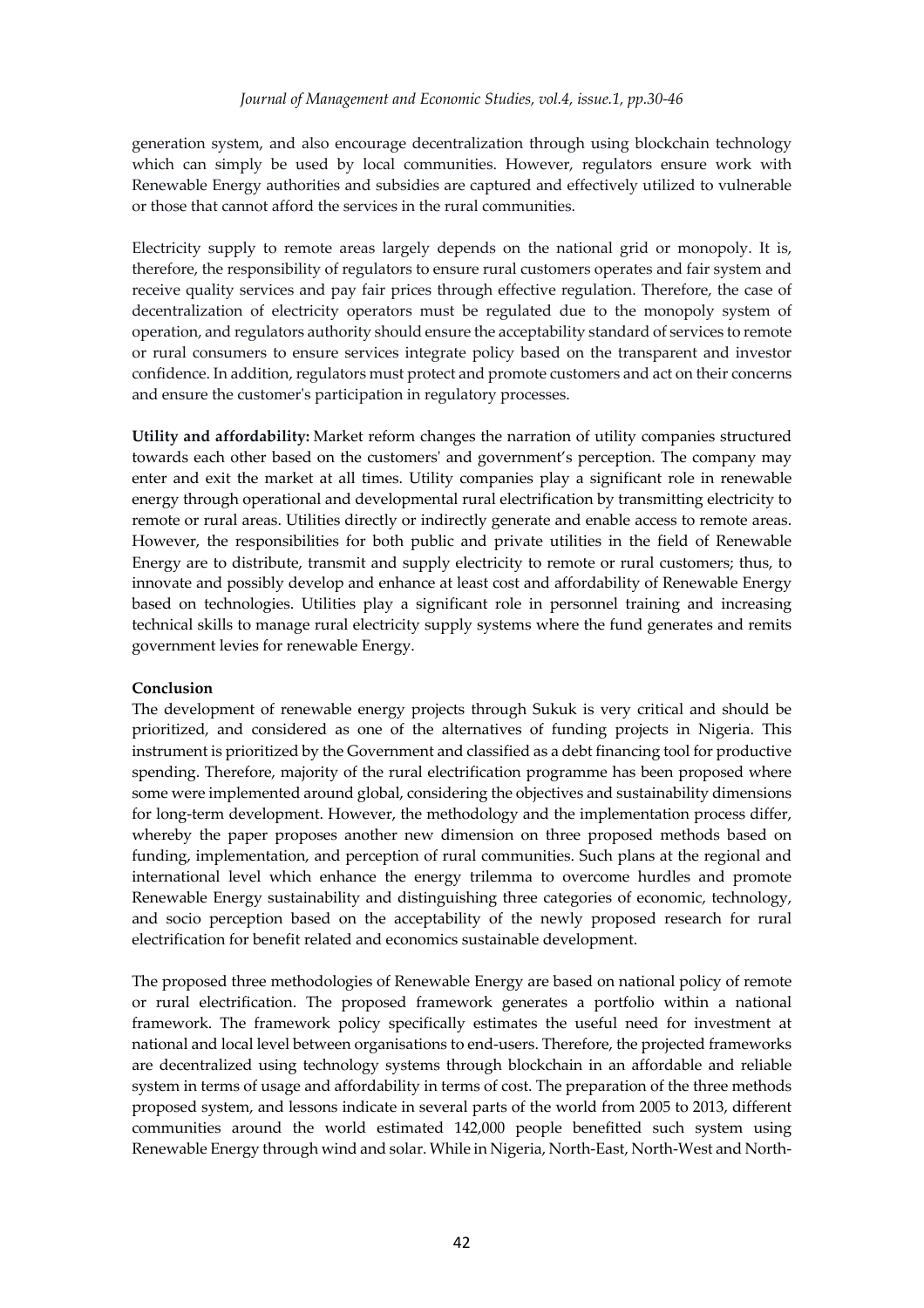Central regions may accept the solar system as recommended, and South-East, South-West and South-South regions may use hydro and gas as their level of sunny in South which is low compared to other Northern regions of the country.

The final stages which identified some targeted population of the programme and evaluated their perception based on the proposed Figure 1, and Figure 2 is measuring acceptability and sustainability impact on the proposed framework to generate and distribute electricity through technologies means of blockchain.

The proposed research methods are North-East, North-West and North-Central applied to three (3) regions of the rural electrification accessing household and communities' perception concentrated for a better outcome and address rural electrification in the country. Therefore, the planned proposal can be used everywhere and will consider the sustainability of rural electrification programmes with long-term benefits and commitment based on institutions, stakeholders and technologies for accomplishing access to Renewable Energy.

#### **The implication for policy and strategy**

The study findings developed a strategy and policy planning that needs to be considered for rural households and communities' access to electricity in Nigeria. The government and organizational intermediate should consider three methods based on the three figures proposed; Sukuk investment, Technological control through blockchain and controlling access to electricity. The study's finding shows a positive and significant relationship between the Government Regulation (GR), Regulatory Authorities (RA), and Affordable Utilities (UT) towards Sustainability Rural Electrification in Nigeria. Masses can have access to electricity and should make proper screening for better activities and services.

#### **Limitation of the study**

There are limited areas covered and did not include the entire regions in the country and all isolated communities, which are mainly from the Northern part of Nigeria, that was affected due to financial constraints do not permit the extent of the research outside the three regions, North-East, North-West, and North-Central. The research may extend wider in the future to increase the generalization of the country.

#### **References**

- Abdulrahman, M. D., Gunasekaran, A., & Subramanian, N. (2014). Critical barriers in implementing reverse logistics in the Chinese manufacturing sectors. *International Journal of Production Economics*, *147* (1), 460-471.
- Afolabi, A. (2015). The effect of entrepreneurship on economy growth and development in Nigeria. *The Effect of Entrepreneurship on Economy Growth and Development in Nigeria*, *3*(2), 1-17.
- Ahlborg, H., & Hammar, L. (2014). Drivers and barriers to rural electrification in Tanzania and Mozambique–Grid-extension, off-grid, and renewable energy technologies. *Renewable Energy*, *61 (1)*, 117-124.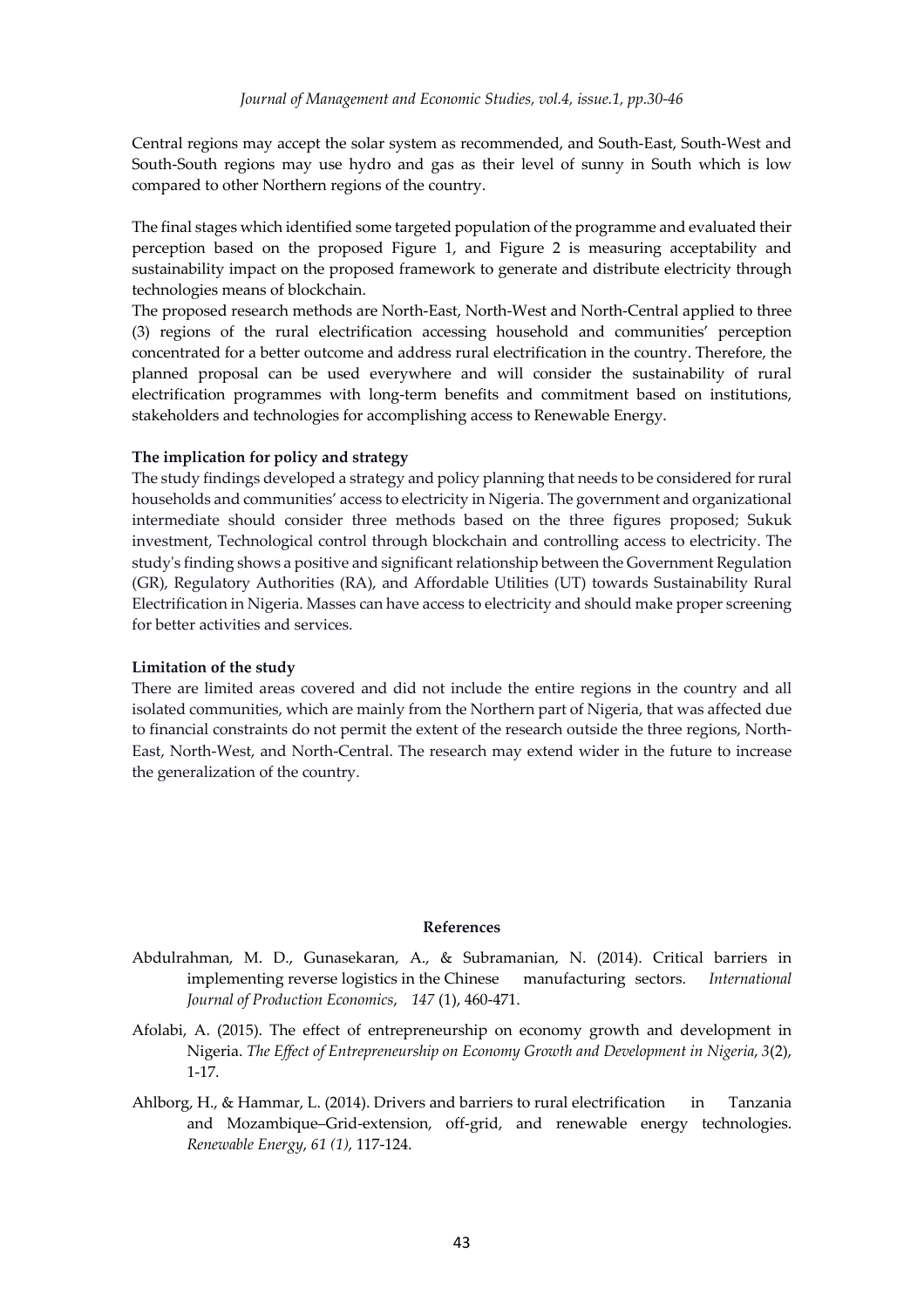- Aikman, S., & Rao, N. (2012). Gender equality and girls' education: Investigating frameworks, disjunctures and meanings of quality education. *Theory and Research in Education*, *10*(3), 211-228.
- Aikman, S., & Rao, N. (2012). Gender equality and girls' education: Investigating frameworks, disjunctures and meanings of quality education. *Theory and Research in Education*, *10*(3), 211-228.
- Alla, B., Agaev, Y., & Torkunova, J. (2018). China—CELAC: new trends in the economic cooperation. *Latin America*, 7(1), 32-46.
- Almeshqab, F., & Ustun, T. S. (2019). Lessons learned from rural electrification initiatives in developing countries: Insights for technical, social, financial and public policy aspects. *Renewable and Sustainable Energy Reviews*, *102 (1)*, 35-53.
- Ayadi, F. O. (2012). Community banks, poverty alleviation & rural development in Nigeria: a re-orientation. *African Journal of Business and Economic Research*, *7*(23), 171-192.
- Bai, Y., Alemu, R., Block, S. A., Headey, D., & Masters, W. A. (2021). Cost and affordability of nutritious diets at retail prices: Evidence from 177 countries. *Food policy*, *99 (1)*, 101-983.
- Bayramov, A., & Marusyk, Y. (2019). Ukraine's unfinished natural gas and electricity reforms: one step forward, two steps back. *Eurasian Geography and Economics*, *60* (1), 73-96.
- Bhattacharyya, S. C., & Palit, D. (2016). Mini-grid based off-grid electrification to enhance electricity access in developing countries: What policies may be required?. *Energy Policy*, *94 (1)*, 166-178.
- Candelise, C., Saccone, D., & Vallino, E. (2021). An empirical assessment of the effects of electricity access on food security. *World Development*, *141 (1)*, 105-390.
- Chaurey, A., & Kandpal, T. C. (2010). Assessment and evaluation of PV based decentralized rural electrification: An overview. *Renewable and Sustainable Energy Reviews*, *14*(8), 2266- 2278.
- Falcón-Roque, E. J., Marcos Martín, F., Pascual Castaño, C., Domínguez- Dafauce, L. C., & Bastante Flores, F. J. (2017). Energy planning model with renewable energy using optimization multicriteria techniques for isolated rural communities: Cajamarca province, Peru. *Journal of Renewable and Sustainable Energy*, *9*(6), 065-903.
- Heck, N., Smith, C., & Hittinger, E. (2016). A Monte Carlo approach to integrating uncertainty into the levelized cost of electricity. *The Electricity Journal*, *29*(3), 21-30.
- Jamil, F. (2013). On the electricity shortage, price and electricity theft nexus. *Energy policy*, *54*(1) 267-272.
- Jebaraj, S., & Iniyan, S. (2006). A review of energy models. *Renewable and sustainable energy reviews*, *10*(4), 281-311.
- Loayza, N. V., & Raddatz, C. (2010). The composition of growth matters for poverty alleviation. *Journal of development economics*, *93*(1), 137-151.
- Malamud, A., & Gardini, G. L. (2012). Has regionalism peaked? The Latin American quagmire and its lessons. *The international spectator*, 47(1), 116-133.
- Mitra, I. (2009). *Optimum utilization of renewable energy for electrification of small islands in developing countries*. kassel university press GmbH.